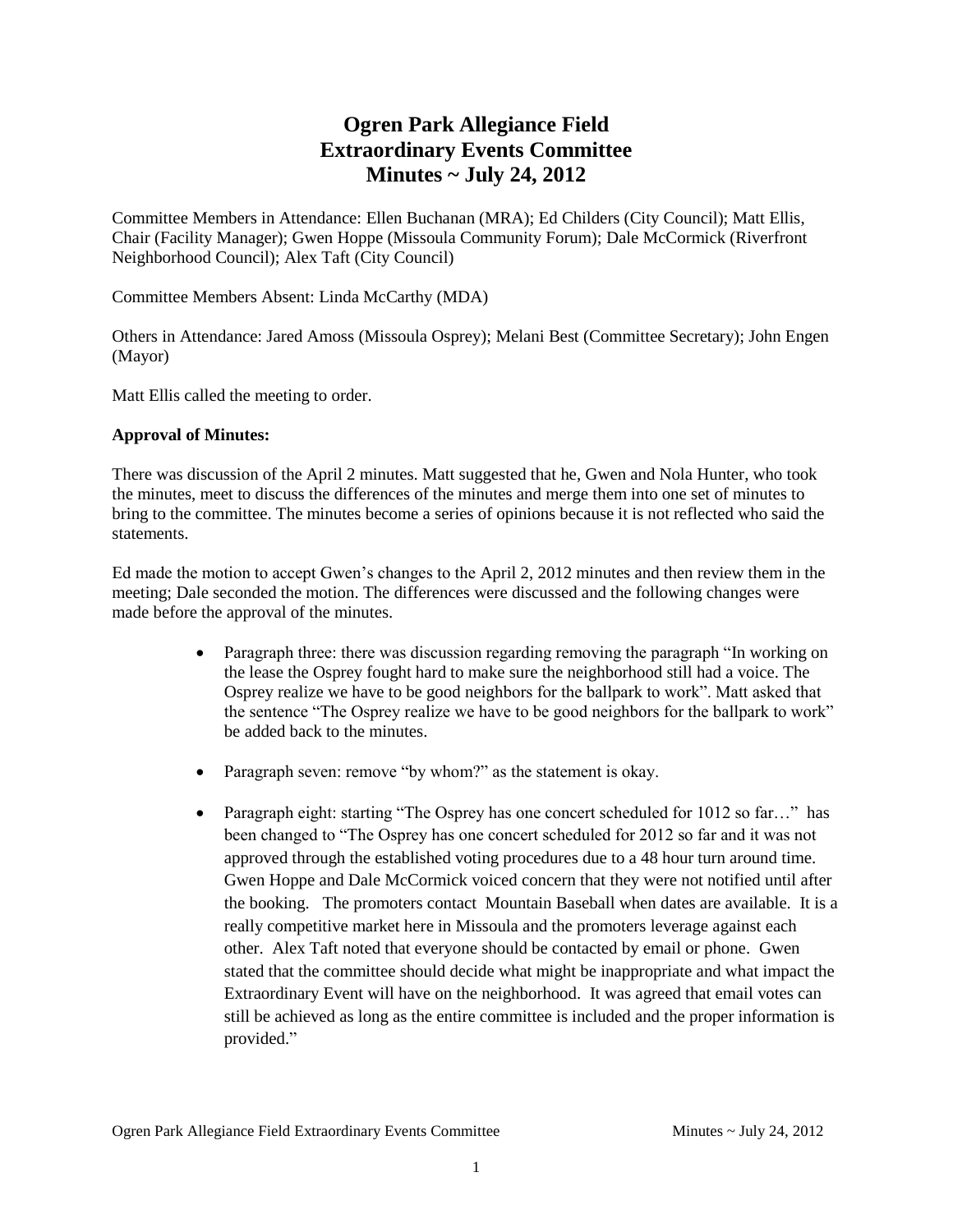- Paragraph twelve: grammatical change to second sentence adding "and that" Mountain Baseball…"
- Paragraph thirteen: remove "who presented this?" as the statement is okay.
- Gwen's additional comment: remove as this is an ongoing discussion.
- Dale asked to have the second paragraph changed to what he had stated in the meeting. The paragraph will now read: "Dale mentioned that some people don't believe in on street parking for those attending the events; though we all agree they have a legal right to park there and because people go fast down Hickory to get to the events, the gate is effective for the neighborhood."

The April 2, 2012 minutes were approved with these changes.

The June 5, 2012 minutes were approved with the following amendments:

- Paragraph five, strike last sentence "The new agreement is more permissive, but simpler can be better as long as it accomplishes what it needs to".
- Paragraph six, replace "Linda McCarthy voiced her frustration as a consumer with the gate. Ed Childers noted once Wyoming is open all the way through that could change the gate situation" with "There was a discussion about the gate which resulted in no action".

## **Minutes – System for Taking, Approving and Posting:**

Mayor Engen has had discussions with both Gwen and Matt regarding the minute taking for the committee. Melani Best, Administrative Secretary for the Mayor, will be the staff support for the committee and prepare the agendas, minutes and provide any other staff support that is necessary.

The purpose of the minutes are to inform the neighborhood and community about what is happening at the stadium.

The following procedure will be followed:

- Minutes will be taken in summary style around the discussion. Names will not be added to the minutes unless it is for a motion or action item, or is necessary for a specific comment.
- Minutes will be reviewed for the purpose of accuracy and the record will be changed if necessary, but only on factual circumstances, not on opinion, as all members are accountable for what they say. They will not be reviewed for nuance.
- If there is an event where the name has not been released, that will not be included in the minutes. Most of the time the announcement will be made before the approval of minutes at the next meeting, so it won't usually be a problem.
- Minutes will be emailed to the committee after the meeting as well as with the agenda for the next meeting. They will be approved at the next meeting.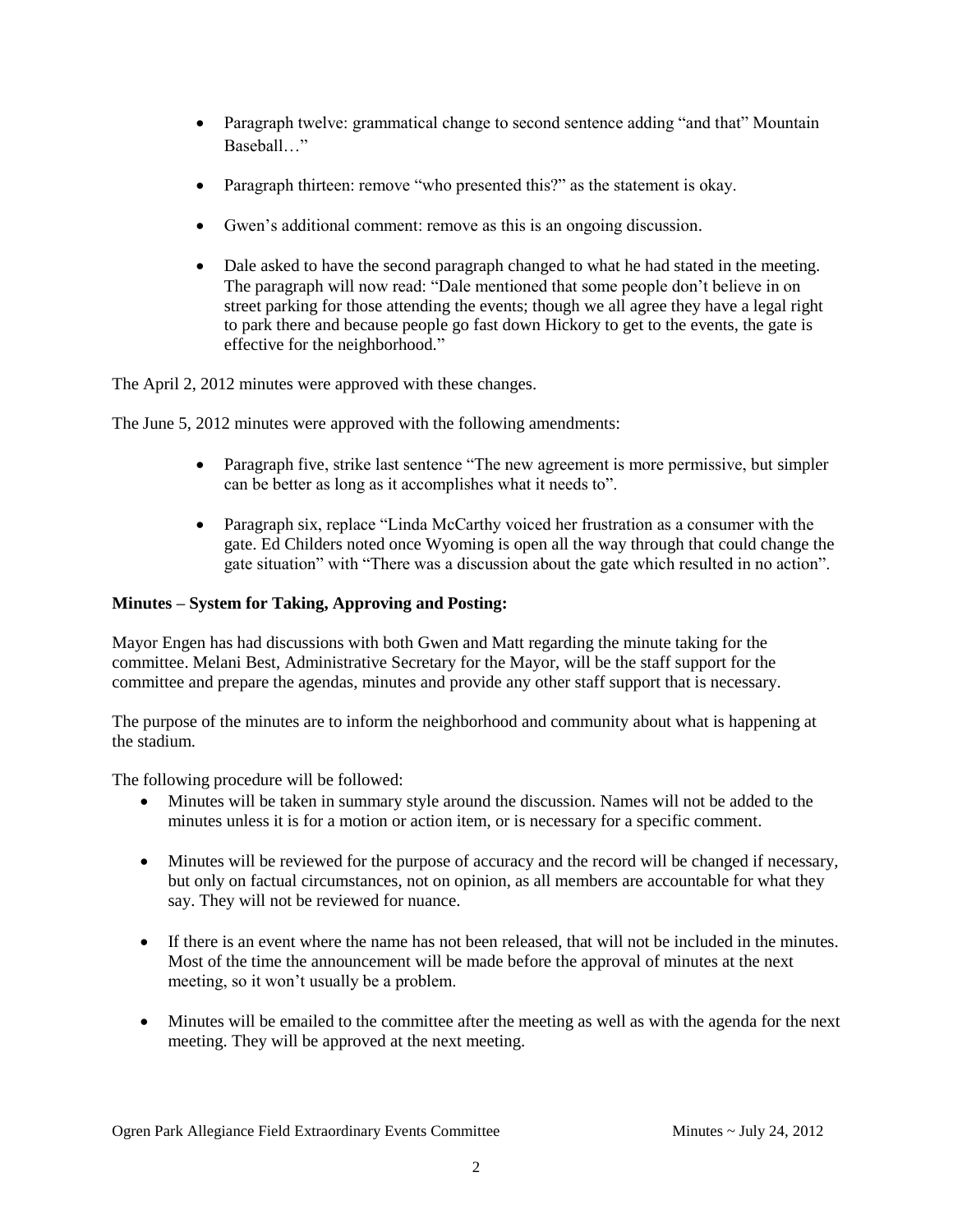After approval of the minutes, they will be posted on the city website. If a contract has not been signed for an event, the minutes will not be posted until the contract is signed.

Emails are public record and the committee has to work from a trust standpoint. If the name is in the minutes and are sent to everyone, it can be disclosed through a records search. The name has to be deleted out of the minutes until after it is announced.

Mayor Engen will attend the next meeting to discuss the minutes and help with the review of them.

*Email Vote:* An email vote is acceptable if necessary. If there is a need for an email vote, Melani will email the committee and tally the responses, emailing the committee with the result.

### **Fireworks:**

Alex stated that, as a resident and a city representative, the June 22 fireworks show was a real shocker and they scared him. He heard a lot of comments from the neighborhood and received several long emails from people who normally do not complain about things in the neighborhood. The conditions in the weather made them louder and the neighborhood impression was that they were really long. He asked if fireworks were necessary and if they are a marketing piece that is important. If it is important, can they be modified so they don't make so much noise? Matt stated they are important enough that they have their own paragraph in the Missoula Civic Stadium Lease and Use Agreement. Attendance is up at those games and people get to see a safe fireworks event without having them in their backyard. A lot of people go to the games on those nights just for the fireworks.

There is an average of three fireworks shows per year. This year there is only two: June 22 and July 3. They are a low level firework, so they do not go as high as the mall fireworks and are safer. They are also smaller shells than the mall fireworks, so they aren't as loud. There were no complaints received for the July 3 fireworks show. There were a few complaints on the June 22 show due to them being done later because of a long game and a 45 minute delay for hail. The show started at 11 pm and lasted eight minutes. The humidity was also very high, around 98%, which carried the noise from the fireworks.

There was a discussion of moving the game start time to 6:30 on the nights fireworks are planned. The earliest fireworks can be shot off is 10:15 because it needs to be dark enough.

Public outreach / notification are important. The promotional calendar is put out several months before the beginning of the season and is posted on the Osprey website. The fireworks are advertised in several media forms. One suggestion was to put out the sandwich boards that usually announce a game being played that night that has information about fireworks. Mayor Engen said surprise is an issue, and the city will go the extra mile to announce when the fireworks will be and help with outreach to inform the neighborhood. He said he will meet with Matt, Ellen and Marty Rehbein, City Clerk, to discuss how neighborhood notification could happen through the Office of Neighborhoods and will report back to the committee at the next meeting.

Dale said from his perspective, the June 22 fireworks show was good as he watched it from his porch. It was polarizing to some people in the neighborhood, and people brought out petty things in the emails that went around. This hasn't been an issue in the past.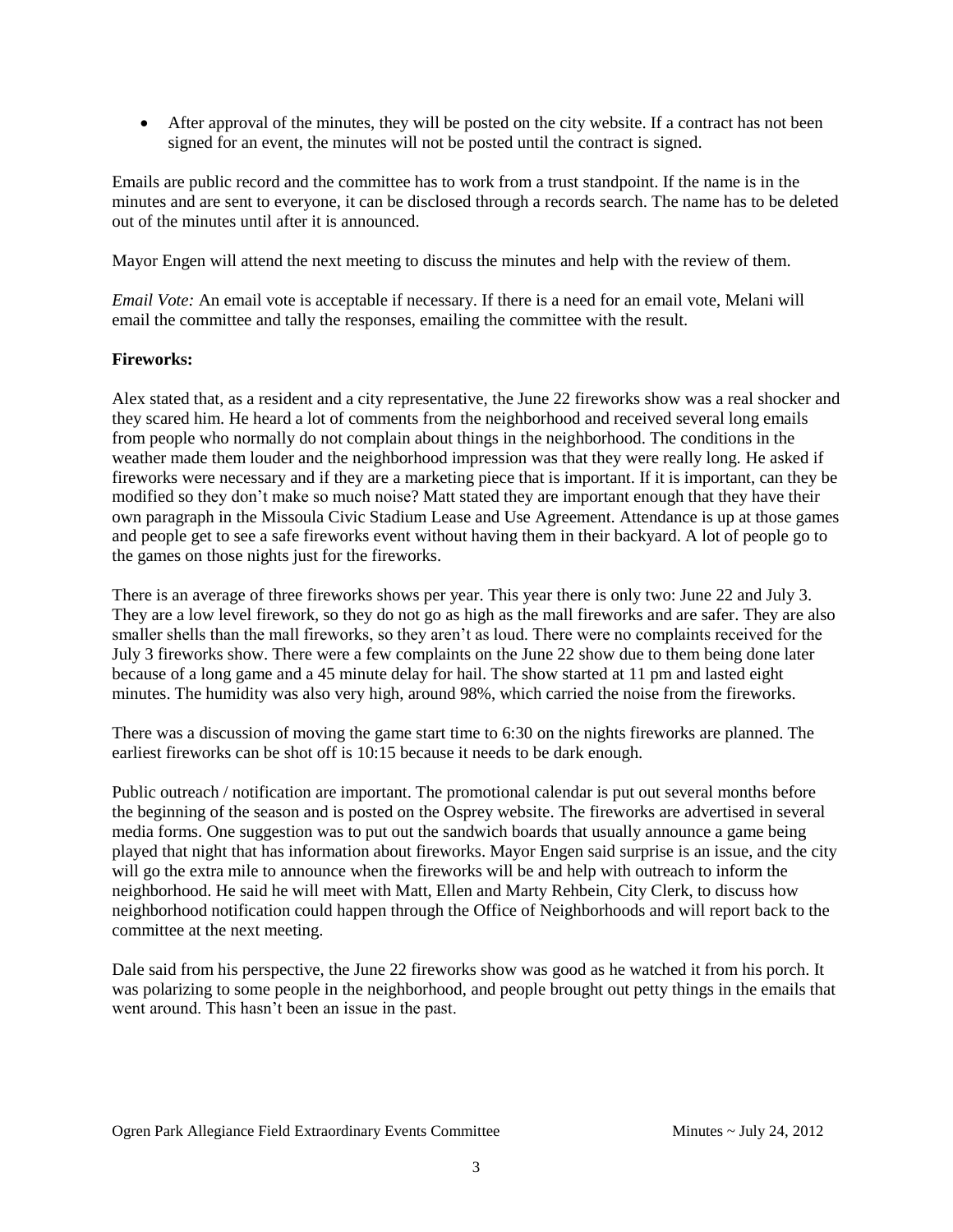Four proposals were made:

- Do not have fireworks in June because it doesn't get dark very early, but instead do that show in August.
- Do not have the fireworks if the game goes long and they are started later than 10:30 pm.
- Do not have the fireworks if the humidity is over 90 percent.
	- o Mayor Engen said this is not something that can be controlled and could be costly to the Osprey. He is not inclined to make this a recommendation.
- Do not have "noise only" fireworks that go up and have a loud boom.

Matt said he would contact the company contracted to do the fireworks to discuss if there would be a penalty if the game went too late and they were unable to set off the fireworks.

Mayor Engen said the purpose of this committee is to approve extraordinary events at the stadium and discussing the fireworks issue was a courtesy to concerned members.

## **Hickory Closure:**

The gate has been vandalized eight times since the beginning of the baseball season. The locking device has been cut. The Missoula Police Department have a person of interest and are close to a citation or arrest. The clarification of the vandalism was appreciated.

There was discussion of when the gate is supposed to be officially closed. The definition of an extraordinary event is "Events with potential expected or planned attendance at any one time of more than 2000 persons". There was discussion regarding if the gate should be closed with an expected attendance of 500 or 1,000 to keep the neighborhood from being disturbed. The question of whether 500 or 1,000 people attending an event adversely affects the neighborhood was raised. One committee member said when there are 1,000 people in attendance at an event, it does impact the neighborhood while another committee member said that there have been no problems with events with attendance between 1,000 and 1,500.

There was a suggestion to let this summer play out and see if there are any problems and if there are, they can be dealt with outside of the committee.

In order for the lease agreement to be changed from 2,000 to 500 for attendance, it would go through the Missoula City Council process. There are different Council members that may have different perspectives and the lease agreement may be more permissive than it is now.

Operationally, when the gate is closed, there is signage on the surrounding streets letting citizens know the street is closed.

## **Steve Martin Concert Follow Up:**

The concert was a good event. The stage was on the pitcher's mound. Ticket sales were approximately 2,500 and there were approximately 2,200 people there. There was a shuttle that picked citizens up and brought them back downtown, which helps the downtown. This is something the Osprey pay for to help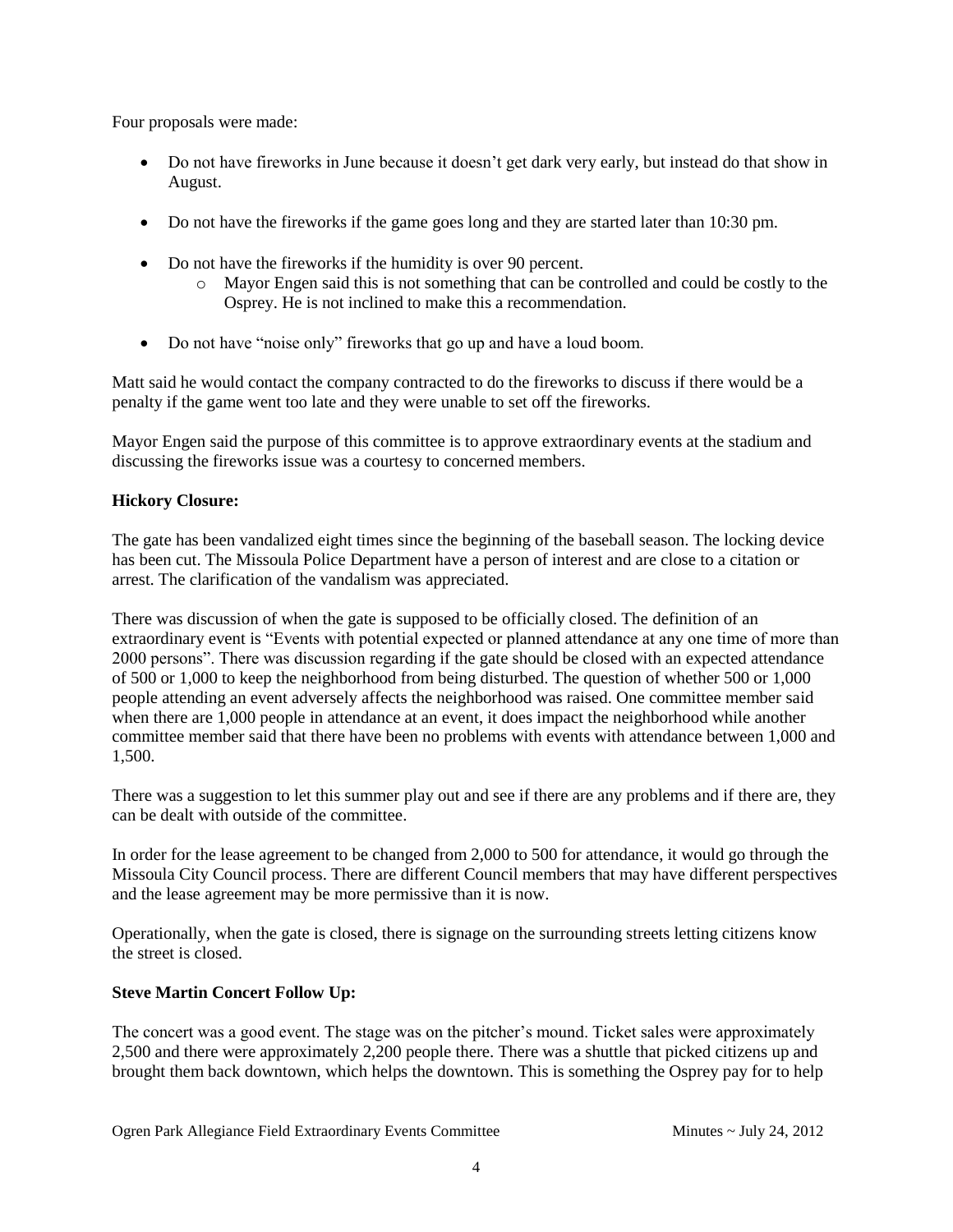the downtown and help citizens with parking. Anne Guest allowed those attending the concert to park in the parking garage for free starting at four pm.

The concert was less disruptive than some of the ball games have been. There were a lot of announcements for the shuttle which helped with the parking issue.

#### **Future Events:**

- All Abilities Playground Fundraiser Thursday, July 26 from  $4 7:30$ . They will play a couple of innings on the field, have awards and the Mayor will be speaking to them. The Little Smokies will be playing as well.
- Cash Hyde Fundraiser September 16. Fundraiser for Cash Hyde, age 4, who has a form of cancer. They are having a celebrity softball game.
- Octoberfest Late September. This is the Friends of the Civic Stadium's main fundraiser. It will be similar to Brewfest, but will have more stuff . They are working on doing an auction. The committee meets next week and details of the event will be sent through an email to the committee for a vote. Funds will go to the R&D Account (Replacement and Development). The goal is to raise \$25,000 per the agreement.

In accordance with the lease agreement, the Friends of the Civic Stadium, a Montana nonprofit corporation, was incorporated for the sole purpose of raising funds to establish the Replacement and Depreciation Account in the amount of \$250,000. Pursuant to the agreement, a sum of not less that \$25,000 per year will be transferred to the city until the amount in the Replacement and Development Account reaches \$250,000.

#### **Open Discussion:**

Dale went through the previous Lease Agreement and Use Agreement documents and compared them item by item with the February 2012 Missoula Civic Stadium Lease and Use Agreement. He distributed a matrix he designed with differences between those two documents and the new document to the neighborhood asking them to reply back to him. Members wanted to be sure the committee knew there were three documents that were merged into the February 2012 Missoula Civic Stadium Lease and Use Agreement, not two, so items that may appear to have been added could have been in the third document. One change was to make this committee so it is similar to the committee for Caras Park. Attendance at meetings is up, but there was concern that the MDA replaced the Heart of Missoula as a voting member.

Matt stated that Dale is only representing one side of the neighborhood as he has had several people from the neighborhood contact him about liking the fireworks, supporting the gate and being supportive of the stadium. He said several of them are upset about what others in the neighborhood are writing.

The question of whether the firework shows violate the noise ordinance and should be considered an extraordinary event was raised. If it was just the firework show, it would be, but not in conjunction with an Osprey game.

There was a discussion about having a periodical review of the Civic Stadium Lease and Use Agreement. Mayor Engen said there was no secret the City Council was going through a review of the agreement and